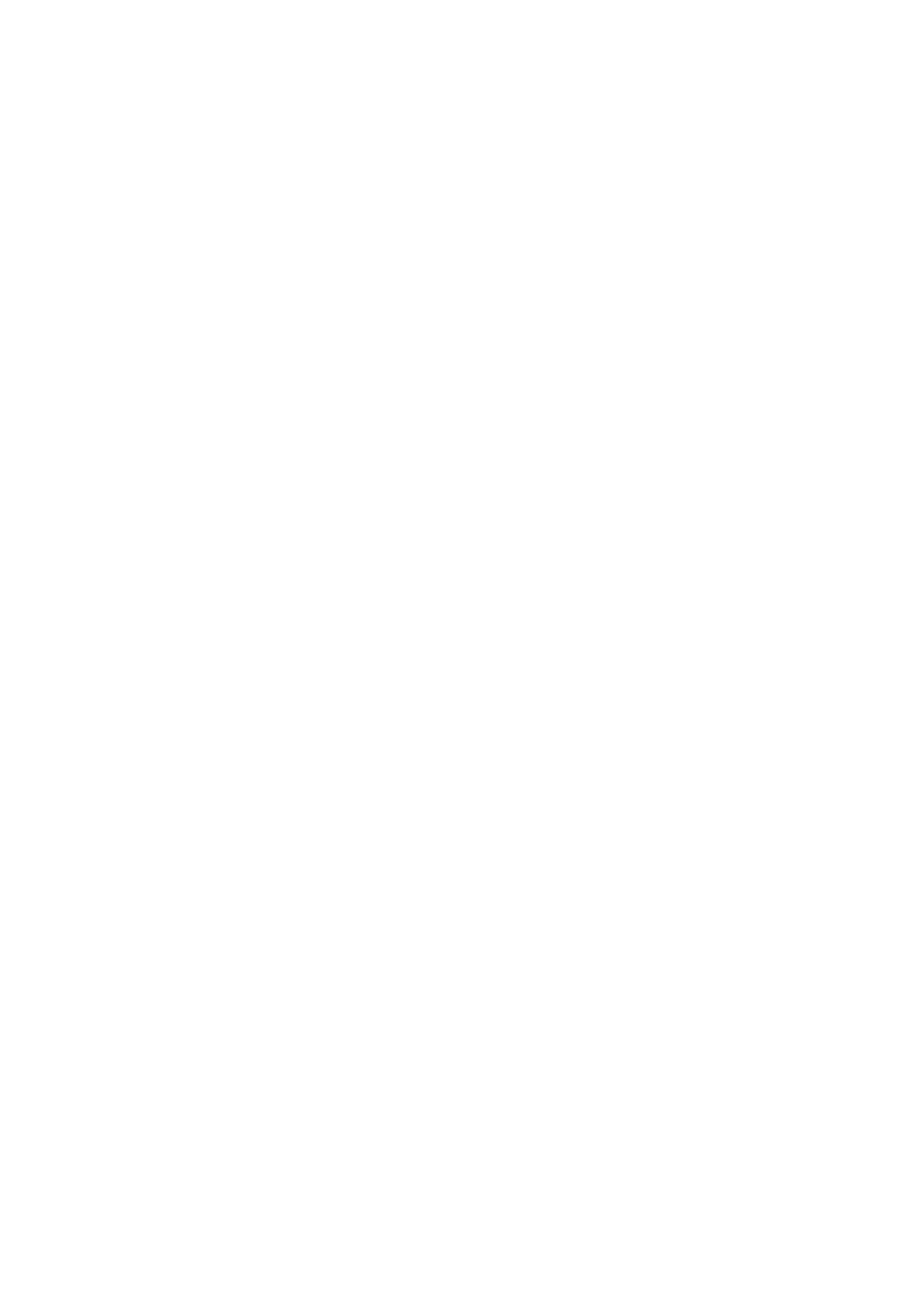## Introduction

This third-party module 'layout' draws a representation of the of the layout of the current page and displays the sizes of the widths and heights of the margins, header, footer and text body.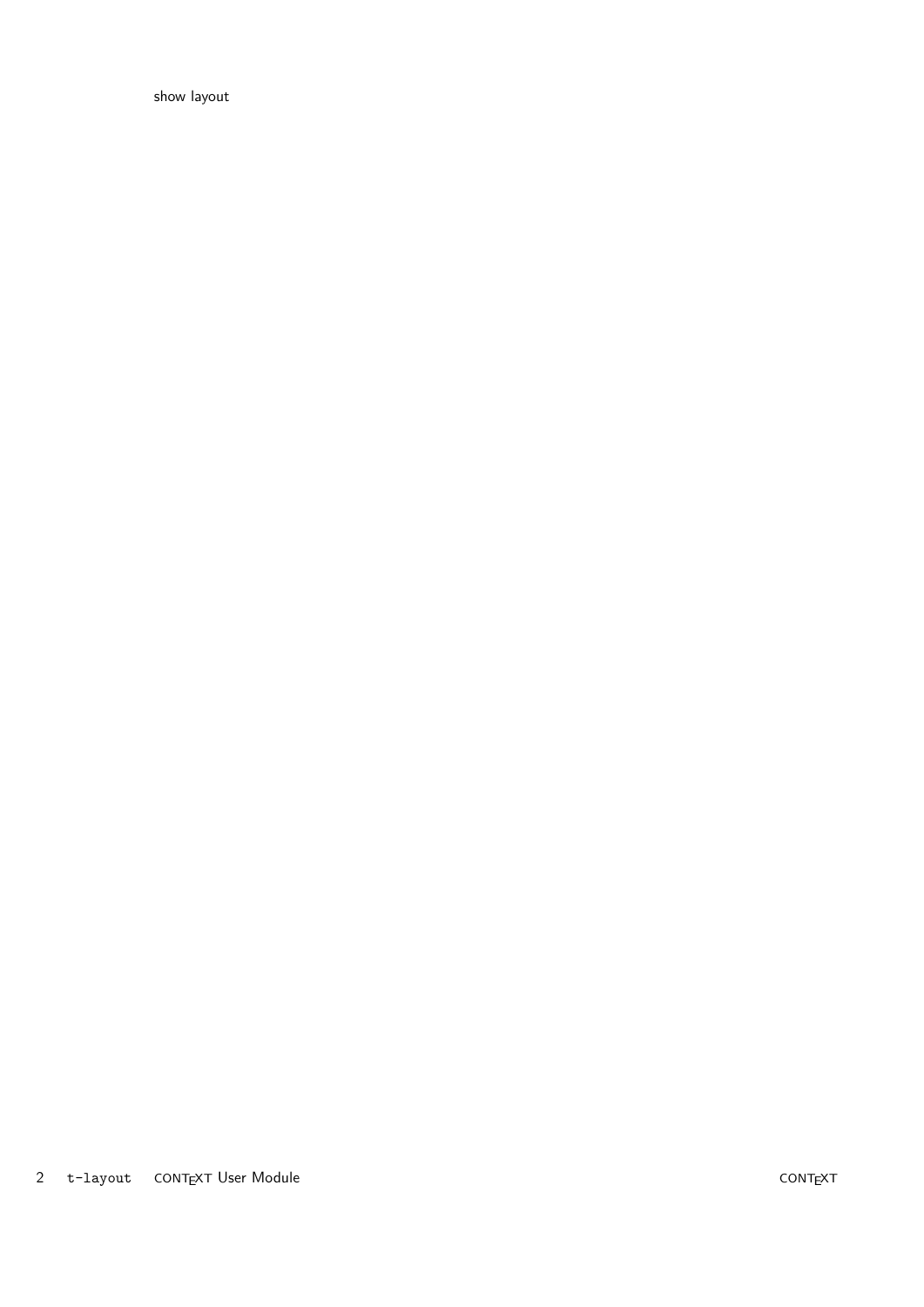## Usage

Include this module into your ConTeXt files: \usemodule[t][layout] and show the layout with \ShowLayout.

You can set some parameters using \SetupShowLayout. The parameters are: units, digits, round, showmore and graphonly. If graphonly  $(0/1)$  is 0, this module shows the lenghts of some text areas. units (cm, mm, in or pt) sets the unit in which the lengths will be displayed, digits (any number  $\geq 0$ ) sets the number of digits after the decimal period, round (any number  $\neq 0$ ) states the place where rounding of the displayed numbers should occur (T<sub>E</sub>X is bad at calculating such things) and showmore  $(0/1)$  tells this module to display information about the edge and top/bottom.

Example:

```
\ShowLayout
   [units=cm,
    digits=2,
    round=0.1,
    showmore=1,
    graphonly=1]
```
The idea was taken from the \layout command from the layout LaTeX package. (Kent McPherson and others)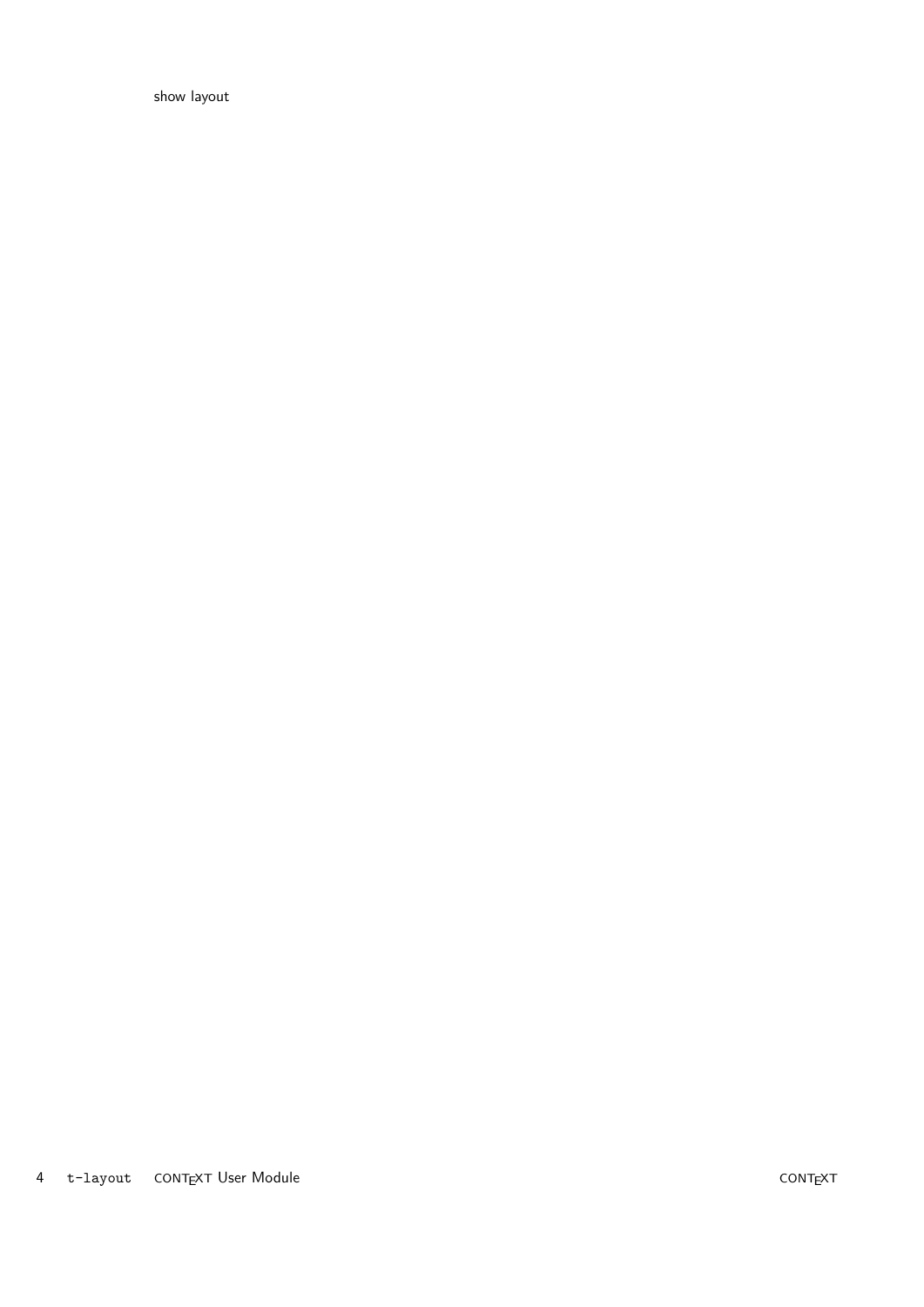## The code

This section is not meant as documentation

```
1 \newdimen\ShowLayoutdimen
2 \setvalue{Layoutmm}{0.351459804} % 2.54/72.27 * 10
   \setvalue{Layoutcm}{0.0351459804} % 2.54/72.27
   \setvalue{Layoutin}{0.0138370001} % 1/72.27
   \setvalue{Layoutpt}{1}
3 \def\ShowLayoutB(#1.#2)#3{%
    \counttokens #2\to\scratchcounter
    #1\ifnum#3>0%
       \ifnum#3 > \the\scratchcounter \else \scratchcounter=#3 \fi
      \splitofftokens \scratchcounter \from #2 \to\test .\test \fi}
4 \def\LayoutConvert#1#2#3%
     {\ShowLayoutdimen=\getvalue{ShowLayoutround}pt
      \begingroup
      \scratchdimen#1\relax
      \scratchdimen\getvalue{Layout#2}\scratchdimen
      \advance\scratchdimen by 0.5\ShowLayoutdimen
      \divide\scratchdimen by \ShowLayoutdimen
      \multiply\scratchdimen by \ShowLayoutdimen
      \expandafter\ShowLayoutB\expandafter(\number\withoutpt{\the\scratchdimen}){#3}\thinspace
   #2\endgroup}
5 \def\ShowLayoutA#1{%
    \LayoutConvert{#1}%
    {\getvalue{ShowLayoutunits}}%
    {\getvalue{ShowLayoutdigits}}}%
6 \startuniqueMPgraphic{ShowLayout}{showmore}
   vardef swapifnecessary (suffix posa, posb)(expr labelpos) =
     if ( (labelpos < posa) and (posa > posb))
         or ( (labelpos > posa) and (posa < posb)) :
         save c; %swap 'em
         c:=posa;
         posa:=posb;
         posb:= c;
     f_ienddef;
   def layoutshowmark(expr num, vertical, pos, posa, posb, labelpos) =
       save b,e,c,p,arrow;
       numeric b,e; pair p[]; path arrow[],c;
7 b:=posa;
       e:=posb;
8 % p0 is labelposition
       % p1 is from
       % p2 is to
       % p3 is opposite arrow in outer marking
```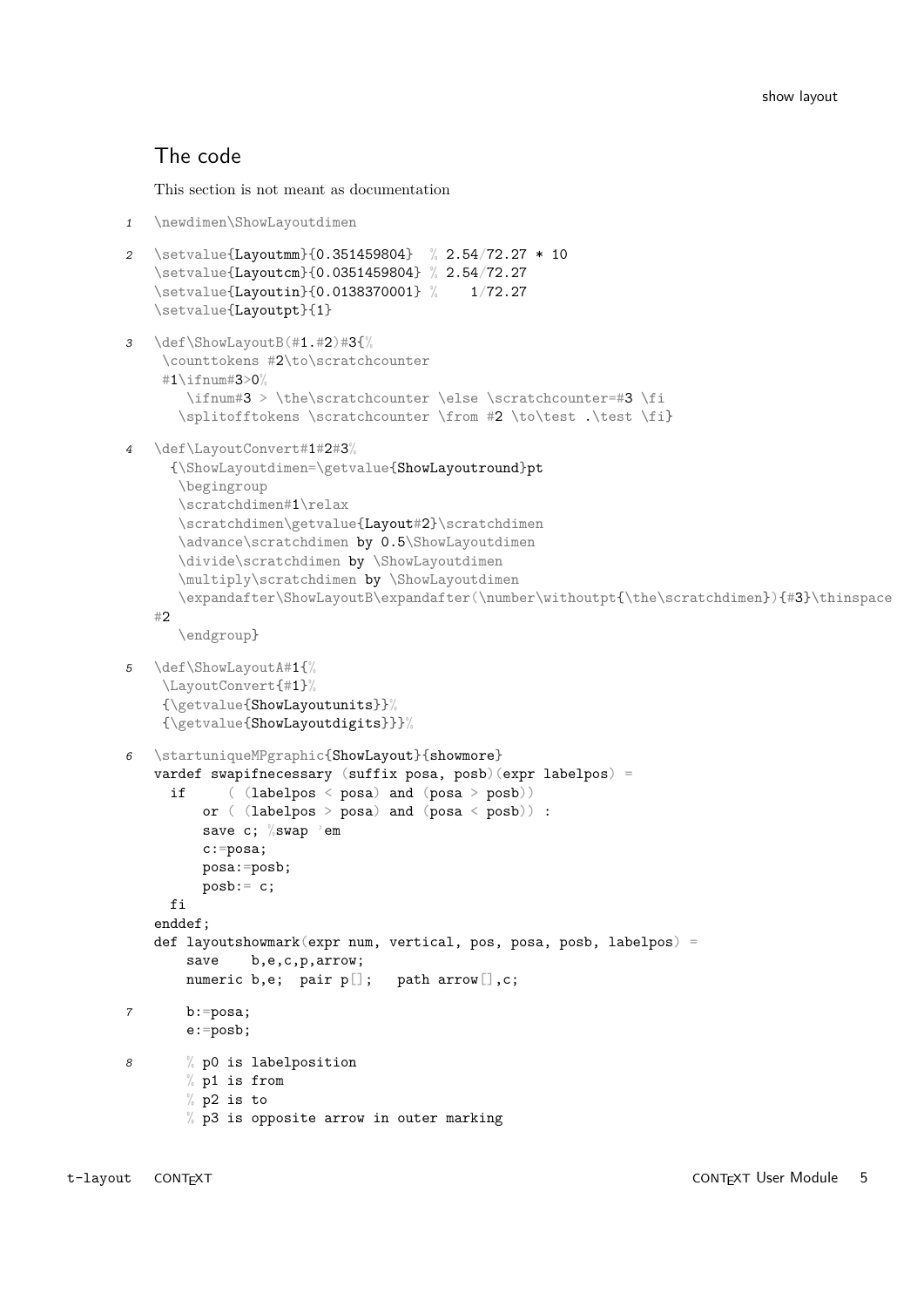```
9 if labelpos = 0 : % inner label | \langle ----(n) --- \rangle |p0 := (.5[b,e], pos);else: \% outer label --->| |<----(n)
           swapifnecessary (b,e, labelpos);
          p0 := (labelpos, pos);
          p3 := ( if b < labelpos: e-5mm else: e+5mm fi ,pos);
        fi
10   p1 := (b, pos);p2 := (e, pos);11 if vertical:
          p0:=(ypart p0,xpart p0);
          p1:=(\text{ypart }p1,\text{xpart }p1);p2:=(\text{ypart }p2,\text{xpart }p2);p3:=(ypart p3,xpart p3);
        fi
        c:= fullcircle scaled .7cm shifted p0;
12 if (center(c) -- p1) intersectiontimes c = (-1, -1):
          % don't draw the arrows, because there is not enough room for them.
        else:
            arrow1 :=center(c) -- p1 cutbefore (center(c) -- p1) intersectionpoint c ;arrow2 :=
               if labelpos = 0 : % inner
                    center(c) -- p2 cutbefore (center(c) -- p2) intersectionpoint c
               else:
                    p3 -- p2
               fi;
13 label (decimal (num), center(c));
            draw c;
            drawarrow arrow1;
            drawarrow arrow2;
        fi
14 enddef;
15 StartPage;
    numeric xpos,ypos;
16 path body,leftmargin,header,footer,rightmargin;
17 draw llcorner Page shifted (BackSpace, 0) --
          ulcorner Page shifted (BackSpace,0) dashed evenly;
18 draw urcorner Page shifted (0, -TopSpace) --
         ulcorner Page shifted (0,-TopSpace) dashed evenly;
19 header := Field [Header] [Text];
    footer := Field [Footer] [Text];
    leftmargin := Field [LeftMargin] [Text];
    rightmargin:= Field [RightMargin][Text];
    body := Field [Text] [Text];
```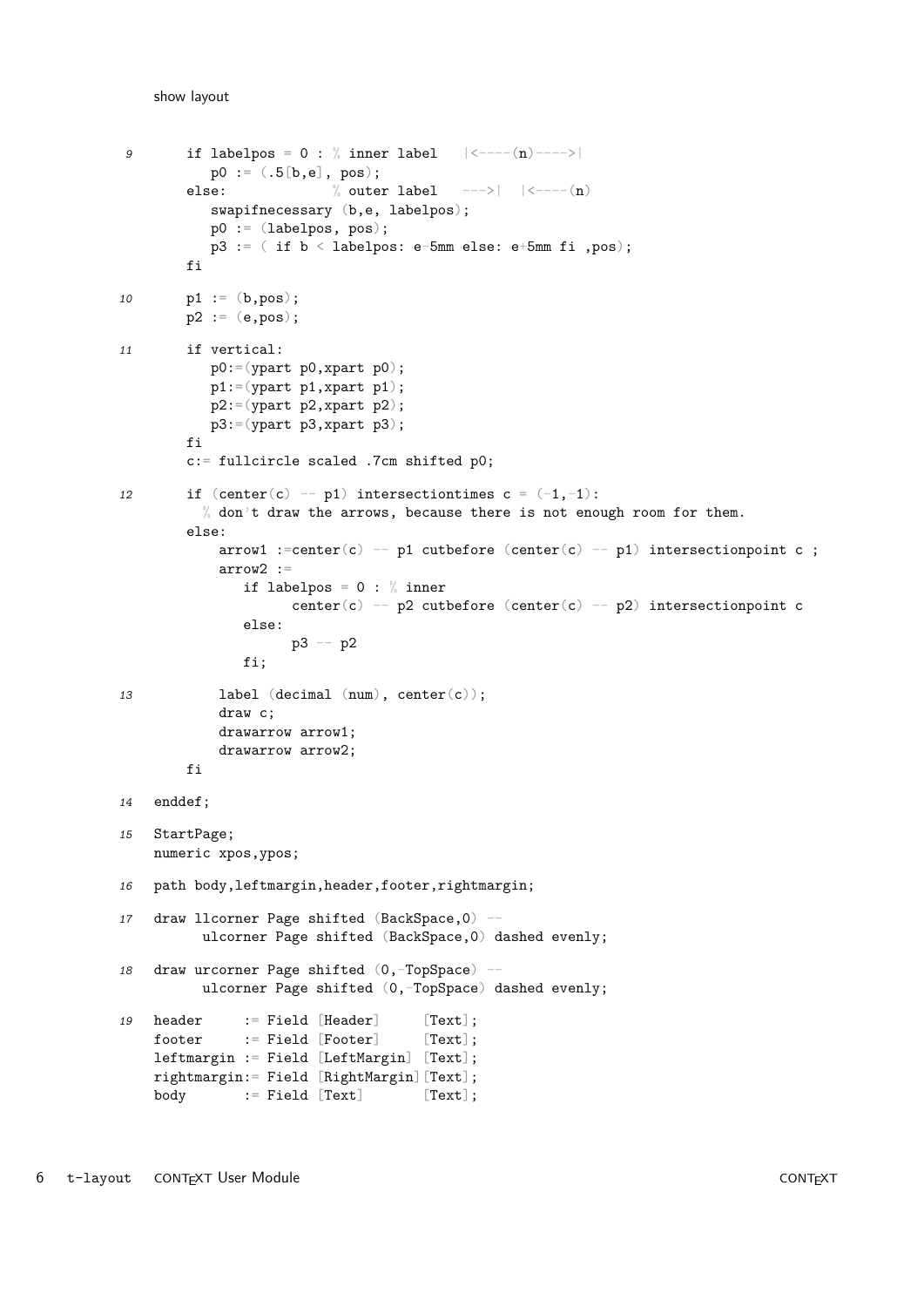```
20 pickup pencircle scaled 2pt;
21 draw Page;
    draw leftmargin;
    draw rightmargin;
    draw header;
    draw footer;
    draw body;
22 label ("Body", center (body));
    label ("Header",center (header));
    label ("Left Margin", center (leftmargin));
    label ("Right Margin", center (rightmargin));
    label ("Footer", center (footer));
23 if \MPvar{showmore}=1:
       path top, bot, leftedge, rightedge;
24 top := Field [Top] [Text];
       bot := Field [Bottom] [Text];
       leftedge := Field [LeftEdge] [Text];
       rightedge := Field [RightEdge][Text];
25 draw top;
       draw bot;
       draw leftedge;
       draw rightedge;
    fi
26 pickup pencircle scaled 1pt;
27 layoutshowmark (1, false, .5[ypart(ulcorner Page),Vstep[Top]], 0,BackSpace,0)
28 ypos := Vstep[HeaderSeparator] -1cm;
29 layoutshowmark (2, false, ypos,
                   Hstep[LeftMargin],
                   Hstep[LeftMargin]+Hsize[LeftMargin],0);
30 layoutshowmark (3, false, ypos -1cm,
                   Hstep[LeftMarginSeparator],
                   Hstep[Text],
                   Hstep[Text]+1cm);
31 layoutshowmark (4, false, Vstep[Text]+2cm,
                   Hstep[Text], Hstep[Text]+Hsize[Text],0);
32 layoutshowmark (5, false, ypos,
                   Hstep[RightMargin],
                    Hstep[RightMargin]+Hsize[RightMargin],0);
33 layoutshowmark (6, false, ypos-1cm,
                   Hstep[RightMargin],
                   Hstep[RightMarginSeparator],
                   Hstep[RightMarginSeparator] -1cm);
```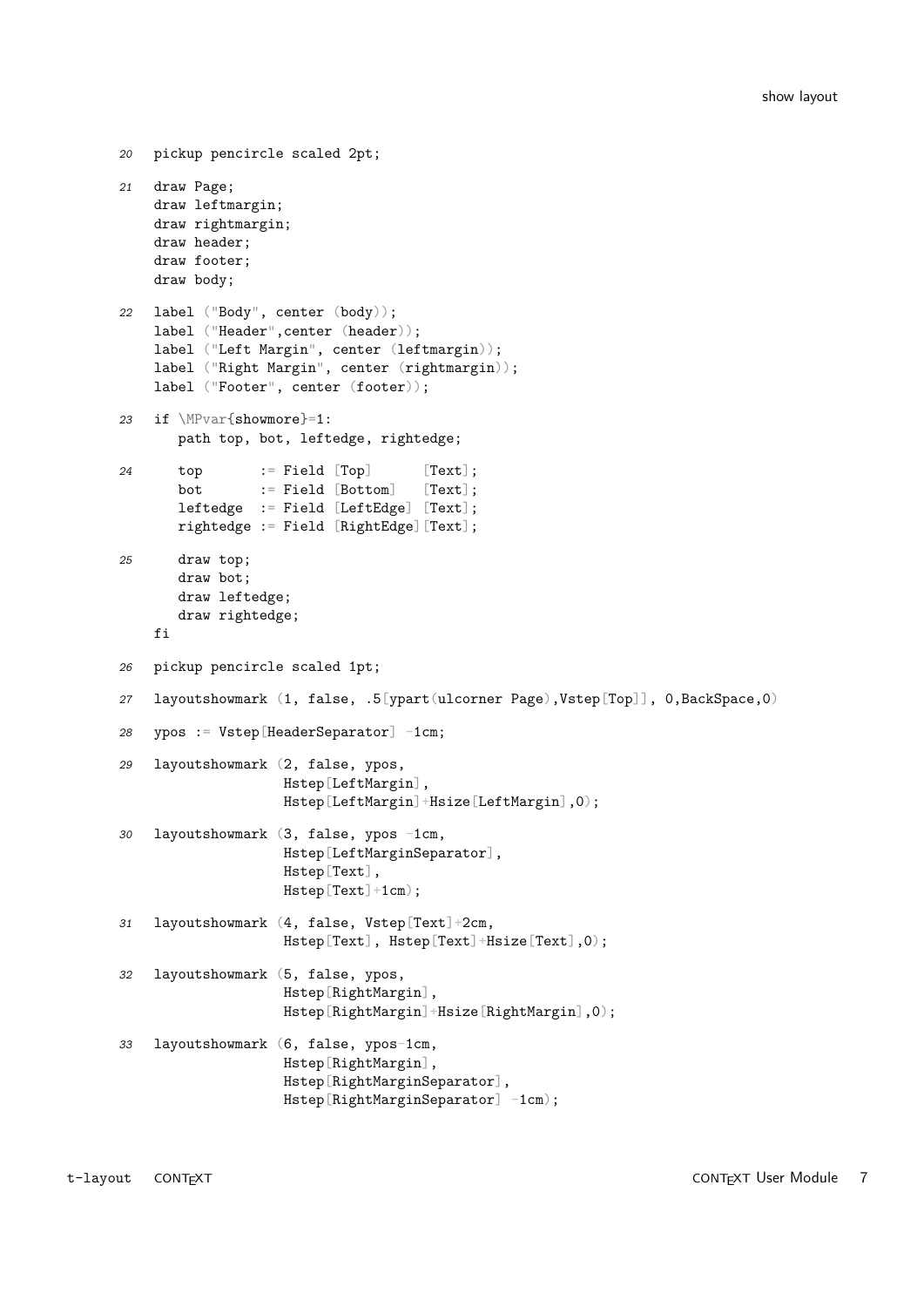```
34 xpos:=xpart(ulcorner Page)+BackSpace+1cm;
    layoutshowmark (7, \text{ true}, \text{ xpos}, \text{ PaperHeight}, \text{PaperHeight} - \text{TopSpace}, 0)35 xpos:=xpos+1cm;
    ypos:=.5[PaperHeight,PaperHeight-TopSpace];
    layoutshowmark (8, true, xpos ,
                    Vstep[Header],
                     Vstep[Header]+Vsize[Header],ypos);
36 xpos:=xpos+1cm;
    layoutshowmark (9, true,xpos,
                     Vstep[HeaderSeparator],
                     Vstep[HeaderSeparator]+Vsize[HeaderSeparator],ypos);
37 xpos:=xpos+1cm;
38 if \MPvar{showmore}=1:
       % top
       layoutshowmark (17, true, xpos,
                        Vstep[Top],
                        Vstep[Top]+Vsize[Top], ypos);
39 xpos:=xpos+1cm;
       layoutshowmark (18, true, xpos,
                        Vstep[TopSeparator],
                        Vstep[TopSeparator]+Vsize[TopSeparator], ypos);
40 fi
41 layoutshowmark (10, true,Hstep[RightMarginSeparator]-2cm,
                     Vstep[Header]+Vsize[Header],
                     Vstep[Footer],0);
42 xpos:=xpart(ulcorner Page)+BackSpace+2cm;
    ypos:=.5(Vstep[Footer]);
43 layoutshowmark (11, true,xpos,
                     Vstep[FooterSeparator],
                     Vstep[FooterSeparator]+Vsize[FooterSeparator],ypos);
44 xpos:=xpos+1cm;
    layoutshowmark (12, true,xpos,
                  Vstep[Footer],Vstep[Footer]+Vsize[Footer],ypos);
45 xpos:=xpos+1cm;
46 if \MPvar{showmore}=1:
       % bottom
       layoutshowmark (19, true, xpos,
                        Vstep[Bottom],
                        Vstep[Bottom]+Vsize[Bottom], ypos);
       xpos:=xpos+1cm;
       layoutshowmark (20, true, xpos,
                        Vstep[BottomSeparator],
                        Vstep[BottomSeparator]+Vsize[BottomSeparator], ypos);
```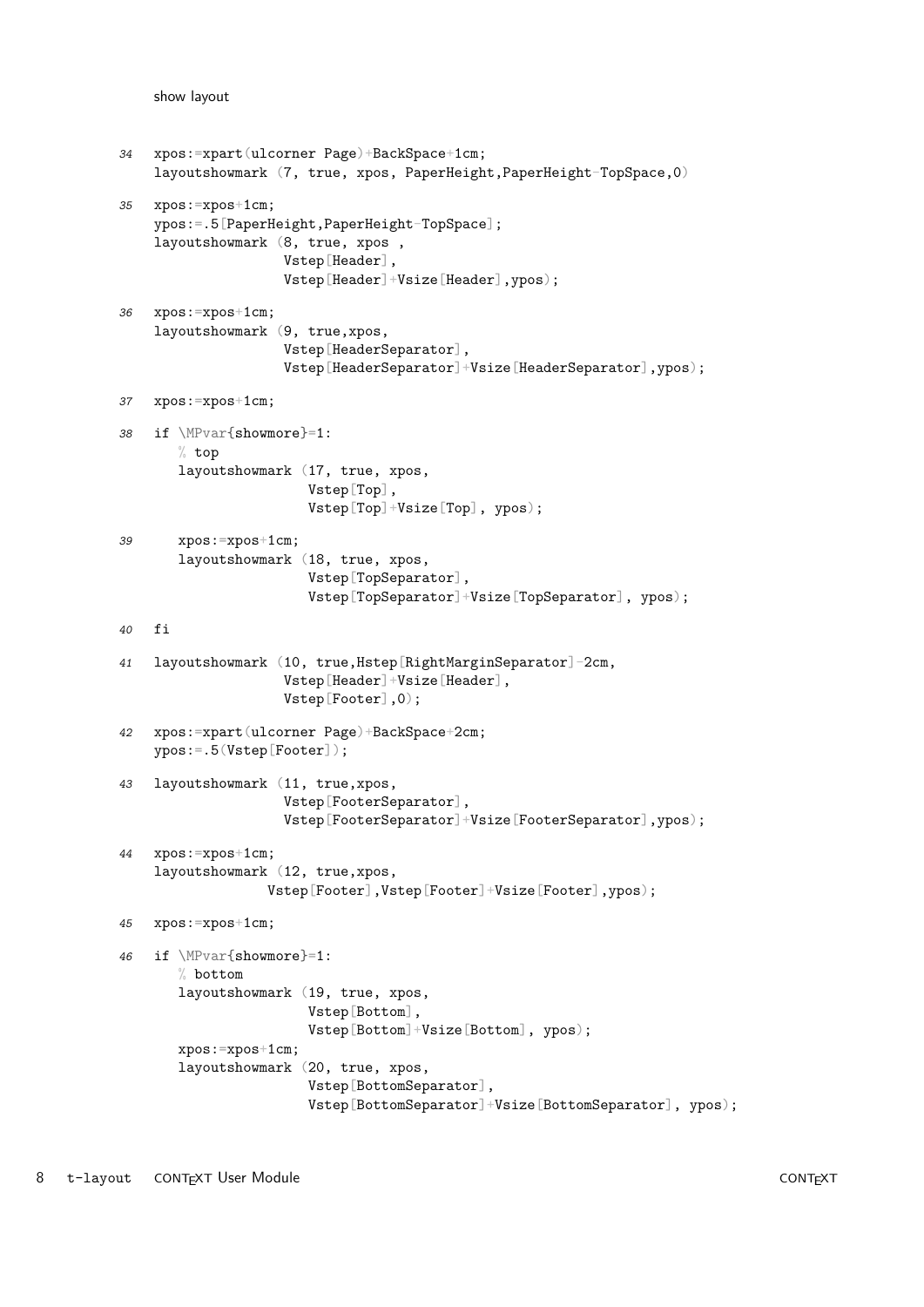```
47 fi
48 if \MPvar{showmore}=1:
49 ypos := Vstep[HeaderSeparator] -3cm;
50 % LeftEdge
       layoutshowmark (13, false, ypos,
                      Hstep[LeftEdge],
                      Hstep[LeftEdge]+Hsize[LeftEdge],Hstep[Text]+1cm);
       ypos := ypos-1cm;
       % LeftEdgeSeparator
       layoutshowmark (14, false, ypos,
                      Hstep[LeftEdgeSeparator],
                      Hstep[LeftEdgeSeparator]+Hsize[LeftEdgeSeparator],
                      Hstep[Text]+1cm);
51 ypos := Vstep[HeaderSeparator] -3cm;
52 layoutshowmark (15, false, ypos,
                      Hstep[RightEdge],
                      Hstep[RightEdge]+Hsize[RightEdge],
                      Hstep[RightMarginSeparator] -1cm);
53 ypos := ypos-1cm;
54 layoutshowmark (16, false, ypos,
                      Hstep[RightEdge],
                      Hstep[RightEdgeSeparator],
                      Hstep[RightMarginSeparator] -1cm);
55 fi
56 currentpicture := currentpicture scaled .5;
57 \stopuniqueMPgraphic
    \defineoverlay[ShowLayout][\uniqueMPgraphic{ShowLayout}]
58 \def\SetupShowLayout{\dosingleempty\getparameters[ShowLayout]}
    \SetupShowLayout[units=pt,digits=1,round=0.1,showmore=0,graphonly=0]
59 \def\ShowLayout{\dosingleempty\doShowLayout}
60 \def\doShowLayout[#1]{%
       \getparameters[ShowLayout][#1]
       \setMPvariables[ShowLayout][showmore=\getvalue{ShowLayoutshowmore}]
       \framed[width=.5\paperwidth,
               height=.5\paperheight,
               background=ShowLayout,
               frame=off,
               ]{}%
    \ifnum\getvalue{ShowLayoutgraphonly}=0
          \bgroup\tfxx
    \startcolumns[n=2]
    \starttabulate[|r|l|]
    \NC 1 \NC backspace \ShowLayoutA{\the\backspace} \NR
    \NC 2 \NC leftmargin \ShowLayoutA{\the\leftmarginwidth}\NR
```